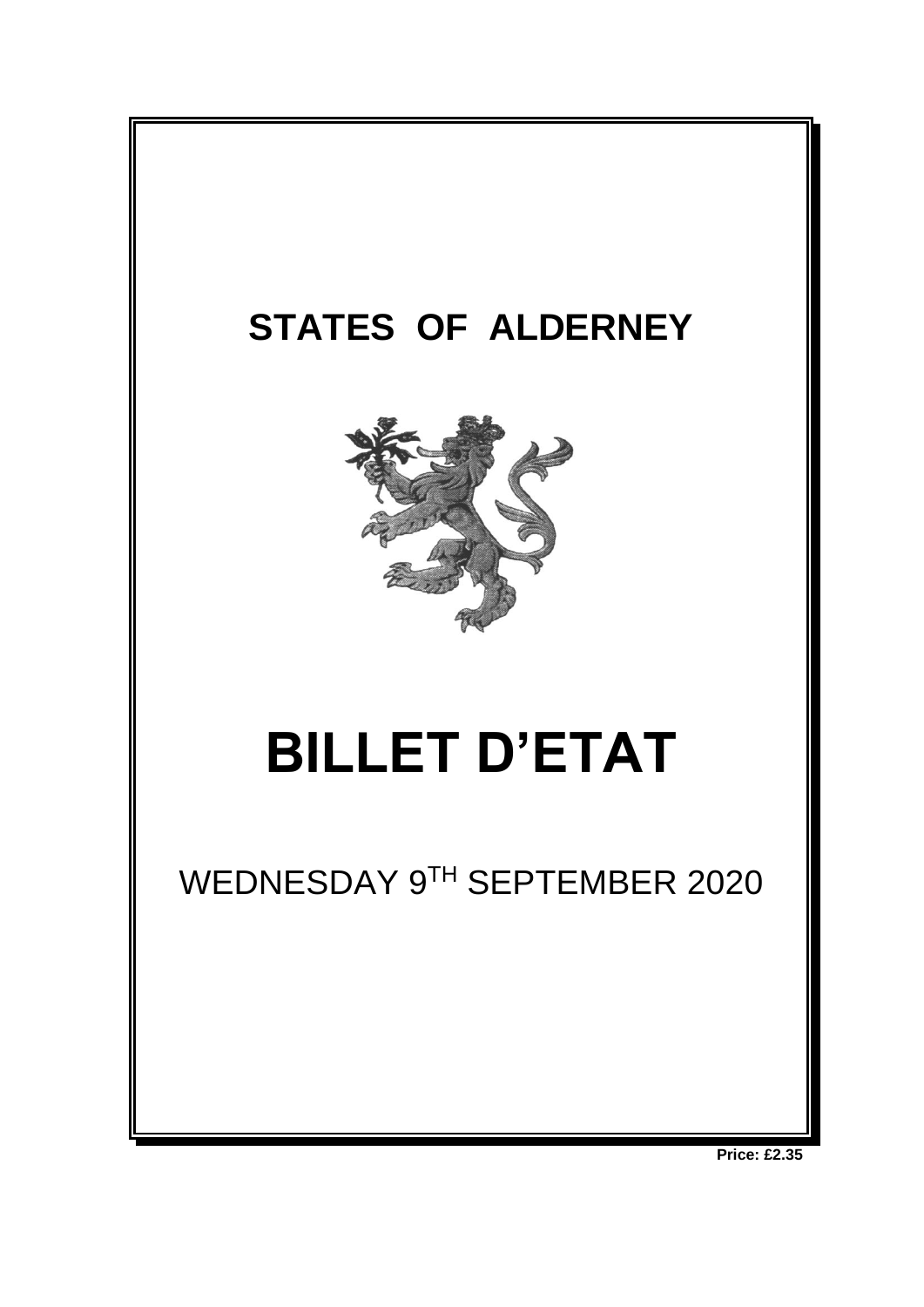# **BILLET D'ETAT**

# **FOR WEDNESDAY 9 TH SEPTEMBER 2020**

Members of the States:

I have the honour to inform you that the Meeting of the States will be held at 1730hrs on Wednesday 9<sup>th</sup> September 2020. This will be preceded by the People's Meeting, which will be held on Wednesday 2<sup>nd</sup> September 2020 at 7:00 pm in the Island Hall.

> William Tate President

## **Item I Chief Pleas**

**Persons whose names are included on the Register of Voters and who have given due notice will address the States on matters of public interest.**

## **Item II Human Tissue and Transplantation (Bailiwick of Guernsey) Law, 2020**

**The attached letter dated 3rd June 2020 was received by the President from the Bailiff of Guernsey, Mr Richard J McMahon.**

**The States of Alderney is asked to give their approval to the Projet de Loi entitled "The Human Tissue and Transplantation (Bailiwick of Guernsey) Law, 2020".**

# **Item III The Financial Services Business (Enforcement Powers) (Bailiwick of Guernsey) Law, 2020**

**The attached letter dated 20th August 2020 was received by the President from the Bailiff of Guernsey, Mr Richard J McMahon.**

**The States of Alderney is asked to give their approval to the Projet de Loi entitled "The Financial Services Business (Enforcement Powers) (Bailiwick of Guernsey) Law, 2020".**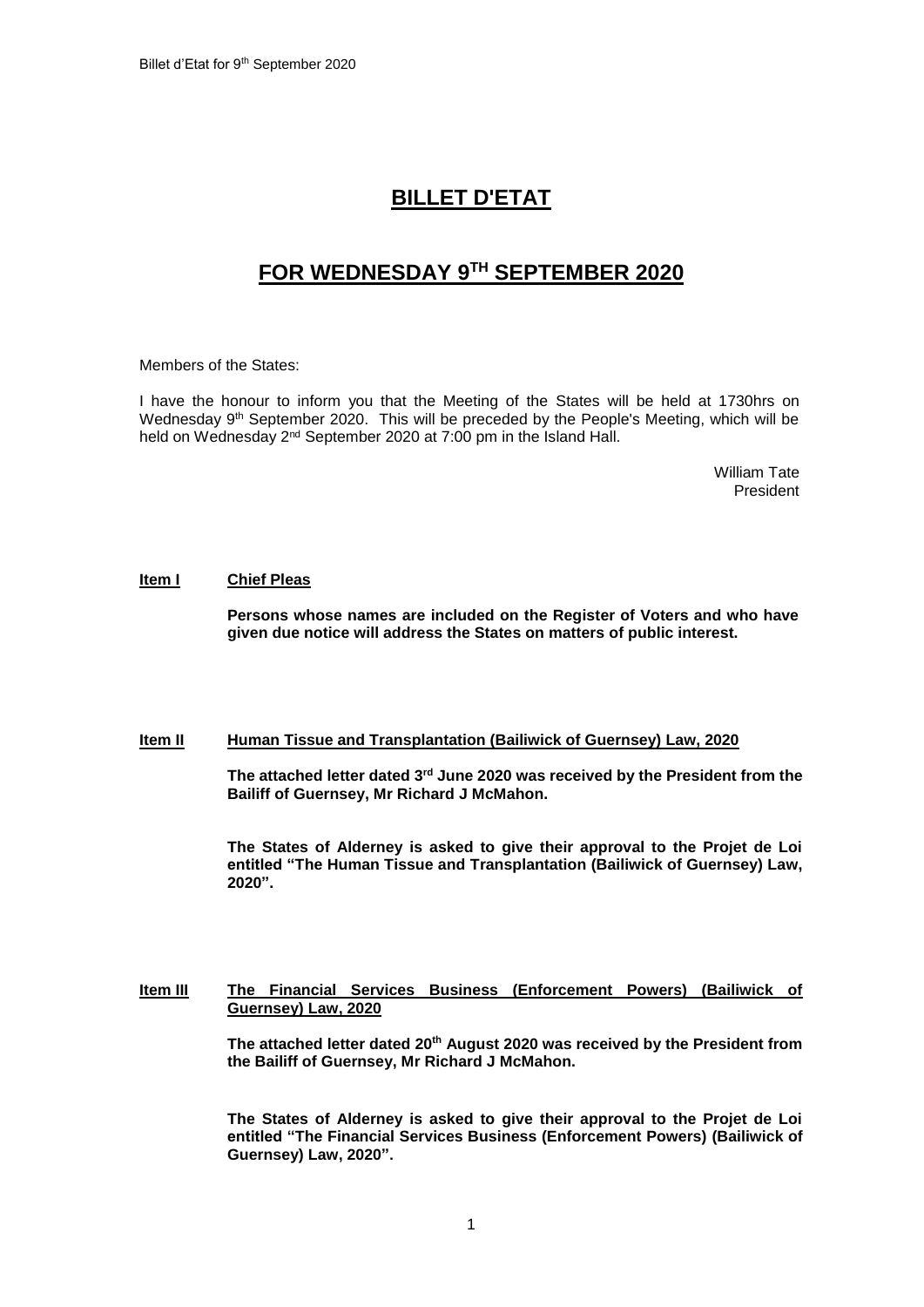## **Item IV The Regulation of Fiduciaries, Administration Businesses and Company Directors , etc (Bailiwick of Guernsey) Law, 2020**

**The attached letter dated 20th August 2020 was received by the President from the Bailiff of Guernsey, Mr Richard J McMahon.**

**The States of Alderney is asked to give their approval to the Projet de Loi entitled "The Regulation of Fiduciaries, Administration Businesses and Company Directors, etc (Bailiwick of Guernsey) Law, 2020".**

#### **Item V The Banking Supervision (Bailiwick of Guernsey) Law, 2020**

**The attached letter dated 20th August 2020 was received by the President from the Bailiff of Guernsey, Mr Richard J McMahon.**

**The States of Alderney is asked to give their approval to the Projet de Loi entitled "The Banking Supervision (Bailiwick of Guernsey) Law, 2020".**

#### **Item VI The Protection of Investors (Bailiwick of Guernsey) Law, 2020**

**The attached letter dated 20th August 2020 was received by the President from the Bailiff of Guernsey, Mr Richard J McMahon.**

**The States of Alderney is asked to give their approval to the Projet de Loi entitled "The Protection of Investors (Bailiwick of Guernsey) Law, 2020".**

## **Item VII The Alderney eGambling (Amendment) Ordinance, 2020**

## **The following letter was received from Mr James Dent, Chairman of the Policy and Finance Committee:-**

"At its meeting on the 29th May 2020, the Alderney Gambling Control Commission approved amending the Alderney eGambling Ordinance 2009 and Alderney eGambling Regulations 2009. Under the terms of the MoU between the AGCC, States of Alderney Policy and Finance Committee and States of Guernsey Committee for Home Affairs a copy of the draft Ordinance has been circulated for consideration by the Home Department prior to it being considered by the States of Alderney.

The draft Ordinance is the result of a project by the Bailiwick of Guernsey AML/CFT Working Group to ensure that the AML/CFT legislation of the Bailiwick is compliant with the current FATF 2012 Recommendations.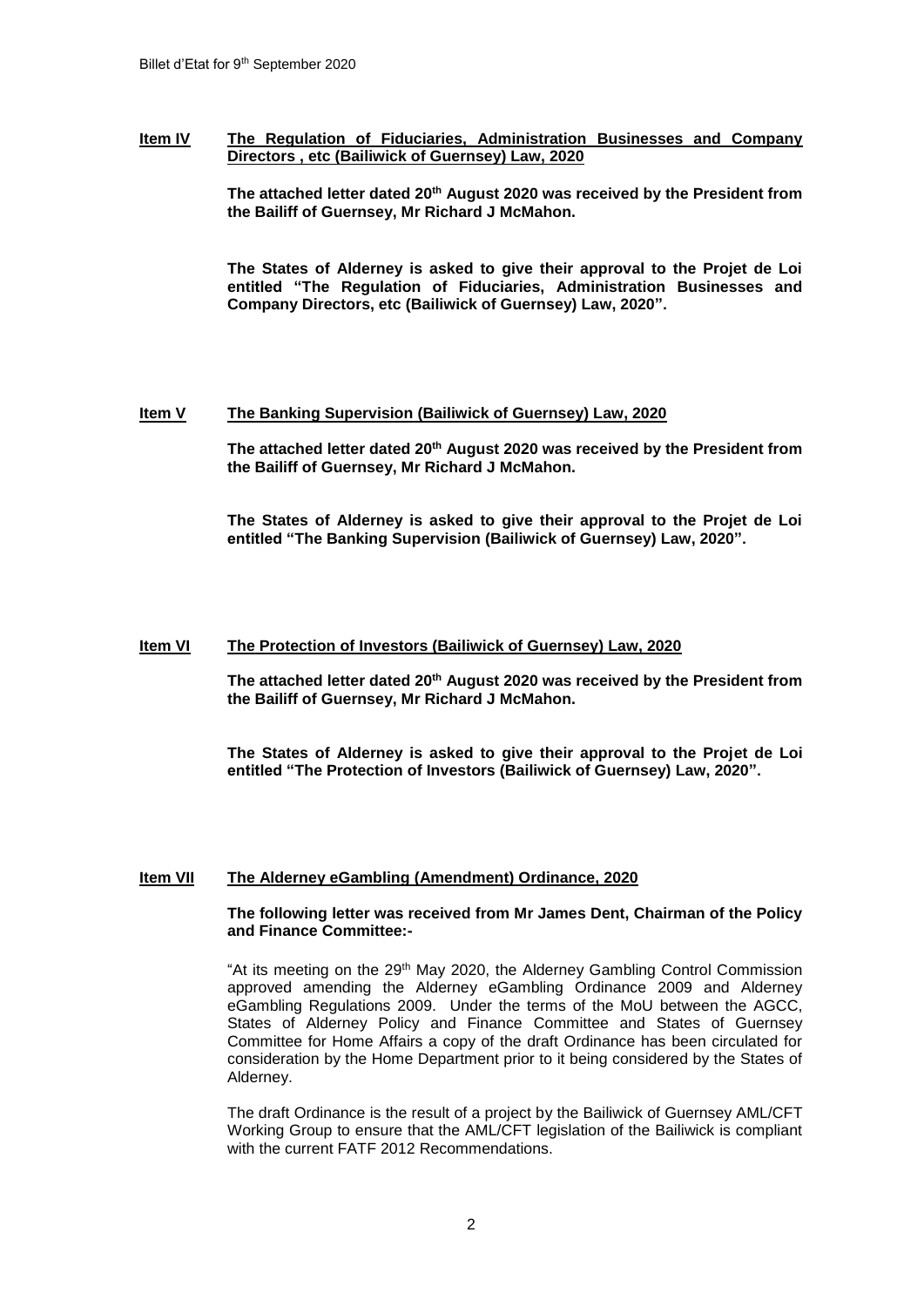# AML/CFT

The main change is that the AML/CFT provisions are now incorporated into the Ordinance, having been taken out of the Regulations. This was to ensure that the AML/CFT provisions were incorporated in 'law' and not 'regulation' thus being considered and passed by the State of Alderney. The AML/CFT provisions are now contained in a Schedule to the Ordinance and any reference below relates to the paragraph in that Schedule.

The main amendments are as follows:

a. Business Risk Assessments (BRA) (para 1 and 2):

There is a general duty for Category 1 and 2 operators to understand, identify, assess, mitigate, manage and review and monitor AML/CFT risks. They must also carry out a BRA as previously but now must take into account the National Risk Assessment which was published in January 2020 and any amendments thereto.

## b. Customer Due Diligence:

To ensure that the FATF language is followed, the Ordinance amends the use of 'adequate' measures to 'reasonable' measures and that the customer relationship must be 'understood' when conducting customer due diligence (para 3(2)).

i. Beneficial Ownership (Sec 2(12)):

In relation to corporate customers, the term 'beneficial owner' has been brought into line with the Beneficial Ownership (Definition) (Alderney) Regulations, 2017 to ensure a consistent approach to the definition. It has also been extended to trusts and foundations.

Where a natural person cannot be identified as a beneficial owner, a senior official should be identified instead, thus allowing for a natural person in control of a corporate customer to undergo customer due diligence.

ii. PEPs (para 4(3)):

Domestic PEPs and those who hold a prominent function in an international organisation, for example, United Nations, are now brought into the definition of a PEP.

PEPs are no longer 'PEPs for life'. A customer need not be classed as a domestic PEP if they were not such prior to this Ordinance being brought into force and 5 years after they ceased to be a domestic PEP once the Category 1 operator has undertaken an assessment of the relationship and source of funds (para 4 (4 and 5)).

Foreign PEPs and holders of a prominent function of an international organisation may not be treated as a PEP seven years after they ceased to carry out that function once the Category 1 operator has undertaken an assessment of the relationship and source of funds and there is no reason to treat them as PEP, (para  $4(6 \text{ and } 7)$ ).

These exemptions do not apply to Heads of Government, International Organisations or a person with power to spend significant sums.

## c. Enhanced Customer Due Diligence (para 4)

The EDD provisions have been bolstered by the requirement to carry out EDD on a customer from a country which has significant levels of corruption or other criminal activity or any other country deemed appropriate to require EDD. The information required for EDD has also been clarified and examples have been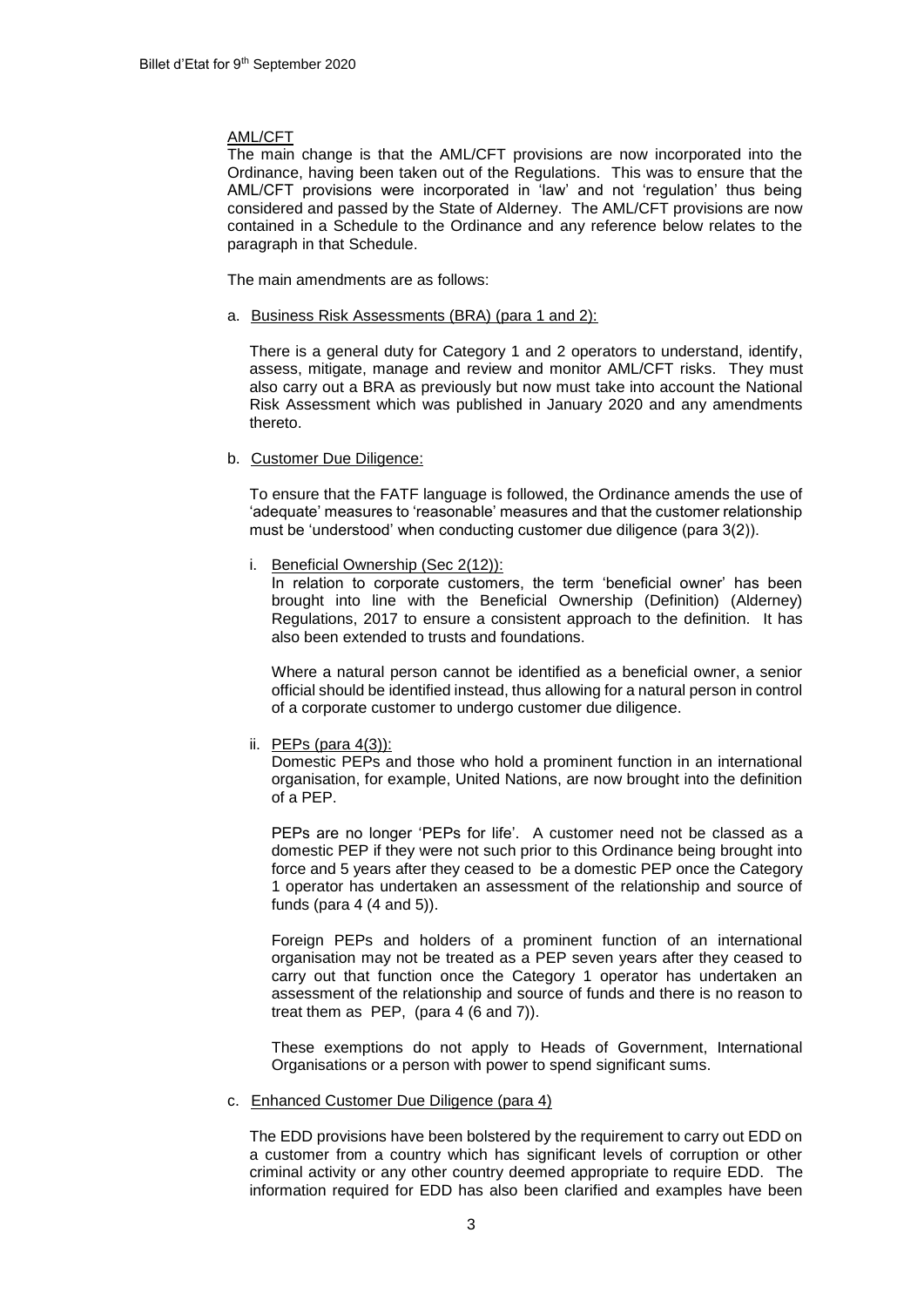given at para 4(2)(e)(i): the customer's occupation, volumes of assets and publicly available information.

# C1 Associate Certificates

The Alderney eGambling (Amendment) Regulations, 2018 introduced the concept of Category 1 associate certificates and sought to amend the eGambling Regulations to bring that concept into effect. This was passed by the States of Alderney on 11 January 2018. When these Amendment Regulations were sent to the legislative consolidator in Guernsey, it was noticed that a number of sections could not be consolidated due to drafting issues. In order to correct these issues, a number of amendments have been incorporated into the current Amendment Ordinance. These are purely typographical or administrative and do not change the nature of the product in any way.

I would be grateful if this matter is placed before the next meeting of the States of Alderney with an appropriate proposition.

James Dent, Chairman"

# **The States of Alderney is asked to approve The Alderney eGambling (Amendment) Ordinance, 2020.**

Committee Meeting Attendees:- Ms A Burgess Mr M Dean Mr J Dent, Chair Mr D Earl, Deputy Mr K Gentle Mr C Harris Mr L Jean Mr G McKinley OBE Mr S Roberts Mr A Snowdon

*Proposer: Mr James Dent Seconder: Mr Christian Harris*

# **Item VIII The Emergency Powers (Coronavirus) (General Provision) (Bailiwick of Guernsey) (No.4) Regulations, 2020**

## **The following letter was received from Mr James Dent, Chairman of the Policy and Finance Committee:-**

"These Regulations are emergency regulations made by the Civil Contingencies Authority under Part 3 of the Civil Contingencies (Bailiwick of Guernsey) Law, 2012 ("the Law"). They are made on the occurrence of an emergency, within the meaning of the Law, in the Bailiwick, arising from the urgent need to prevent, control or mitigate the spread of the virus Severe Acute Respiratory Syndrome Coronavirus 2 and the disease caused thereby, COVID-19 (referred to together in these regulations as coronavirus). They are prefaced with a statement by the Civil Contingencies Authority, as required by section 12(2) of the Law. COVID-19 was made a notifiable disease for the purposes of the Public Health Ordinance, 1936 on 10th February 2020.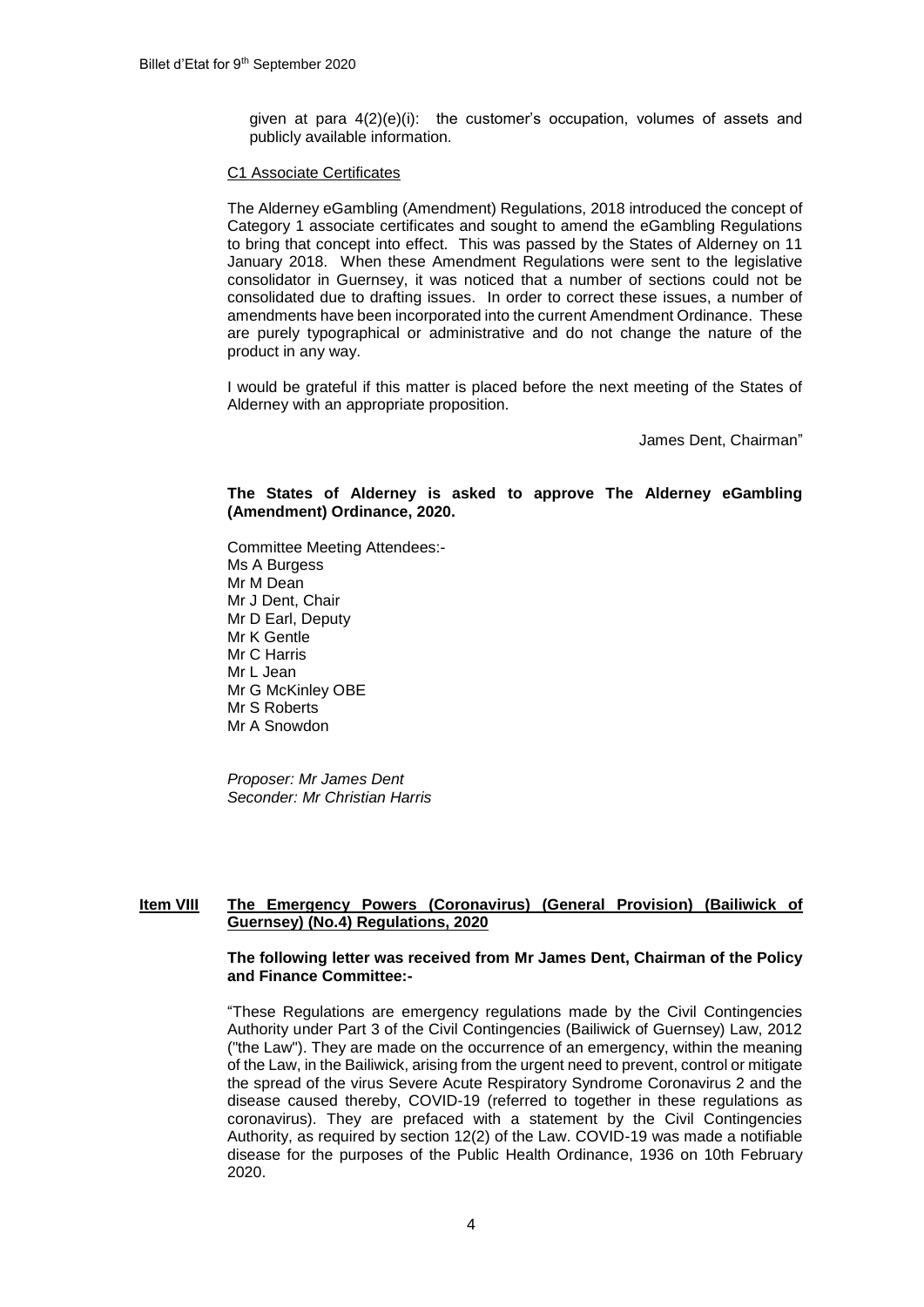These Regulations revoke and re-enact (with minor modifications) regulations previously made by the Civil Contingencies Authority in respect of the coronavirus pandemic.

These regulations provide for offences under the Regulations to be assigned matters (within the meaning of the Customs and Excise (General Provisions) (Bailiwick of Guernsey) Law, 1972), including for the purpose schedule 5 to the Police Powers and Criminal Evidence (Bailiwick of Guernsey) Law, 2003. This means that the provisions of the latter Law relating to the investigation of offences conducted by police officers shall apply to investigations of those offences conducted by customs officers.

These Regulations also revoke provisions relating to schools and the cutting of seaweed, the effect of which has expired.

The Regulations came into force on the  $23<sup>rd</sup>$  July 2020 and shall have temporary effect only in accordance with the provisions of section 16 (duration and scrutiny of emergency regulations) of the Law.

I would be grateful if this matter is placed before the next meeting of the States of Alderney with an appropriate proposition.

James Dent, Chairman"

**The States of Alderney is asked not to annul "The Emergency Powers (Coronavirus) (General Provision) (Bailiwick of Guernsey) (No.4) Regulations, 2020"** 

Committee Meeting Attendees:- Ms A Burgess Mr M Dean Mr J Dent, Chair Mr D Earl, Deputy Mr K Gentle Mr C Harris Mr L Jean Mr G McKinley OBE Mr S Roberts Mr A Snowdon

*Proposer: Mr James Dent Seconder: Mr Christian Harris*

# **Item IX The Emergency Powers (Coronavirus) (General Provision) (Bailiwick of Guernsey) (No.5) Regulations, 2020**

## **The following letter was received from Mr James Dent, Chairman of the Policy and Finance Committee:-**

"These Regulations are emergency regulations made by the Civil Contingencies Authority under Part 3 of the Civil Contingencies (Bailiwick of Guernsey) Law, 2012 ("the Law"). They are made on the occurrence of an emergency, within the meaning of the Law, in the Bailiwick, arising from the urgent need to prevent, control or mitigate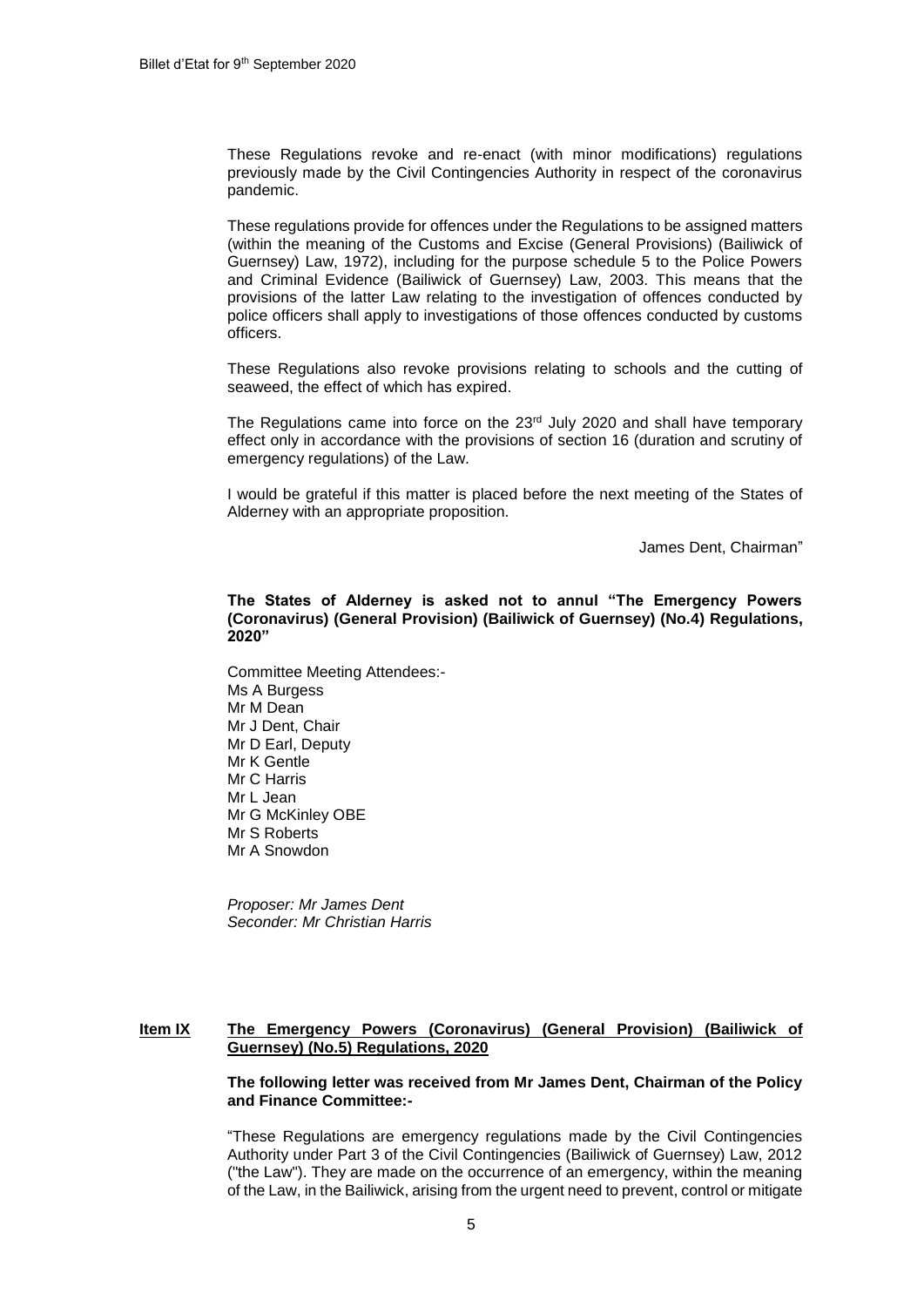the spread of the virus Severe Acute Respiratory Syndrome Coronavirus 2 and the disease caused thereby, COVID-19 (referred to together in these regulations as coronavirus). They are prefaced with a statement by the Civil Contingencies Authority, as required by section 12(2) of the Law. COVID-19 was made a notifiable disease for the purposes of the Public Health Ordinance, 1936 on 10th February 2020.

These Regulations revoke and re-enact (with minor modifications) regulations previously made by the Civil Contingencies Authority in respect of the coronavirus pandemic.

These Regulations came into force on the 7th August, 2020 and shall have temporary effect only in accordance with the provisions of section 16 (duration and scrutiny of emergency regulations) of the Law.

Part I - screening, assessment and powers to detain etc.

This Part places a requirement to self-isolate on persons arriving in the Bailiwick, enables the Medical Officer of Health to place restrictions and requirements on other persons who are or who may be infected with coronavirus, and makes provision in respect of related matters, including powers for the Medical Officer of Health to impose screening requirements, to detain people and to keep people in isolation. The provisions also create criminal offences and confer powers of enforcement on police officers, and provide for applications to vary or revoke requirements or restrictions imposed under this part to be made to the Royal Court.

Part II – mental health and health and safety

Schedule 1 to these Regulations sets out the modifications to be made to mental health legislation having effect in the Bailiwick.

Paragraphs 4 to 6 modify the Mental Health (Bailiwick of Guernsey) Law, 2010 ("the Law") to permit an approved medical practitioner (rather than only a second opinion approved doctor) to provide a certificate for the purposes of section 56 and, in doing so, that practitioner will only be required to consult with one person, where the practitioner is of the opinion that is not reasonably practicable or would involve unreasonable delay to comply with the unmodified requirements.

Paragraphs 7 to 8 modify the Mental Health Review Tribunal Procedure Rules, 2012 to provide that the Mental Health Review Tribunal ("the Tribunal") may properly be constituted according to specified criteria.

Regulation 14 allows the Chief Health and Safety Officer ("the Chief Officer") to grant a certificate disapplying the requirements for examination, testing and inspection set out in regulation 14 and Schedule 2 in respect of equipment, occupier's installation or gas appliance and flue (as the case may be) specified in an application. A certificate may only be given where the Chief Officer is of the opinion that the disapplication will not prejudice the safety of any person operating the equipment etc. or any other person likely to be affected by its operation. The certificate may only disapply the relevant requirement for a period of up to 30 days, and may not disapply any other health and safety requirement (and, in particular, the requirement to keep the equipment etc. in a safe condition and good working order).

#### Part III – miscellaneous and final

Regulation 16 enables the Court of Appeal to conduct its proceedings remotely, and enable a Judge of Appeal to be sworn into office by the Royal Court constituted by the Bailiff sitting alone.

I would be grateful if this matter is placed before the next meeting of the States of Alderney with an appropriate proposition.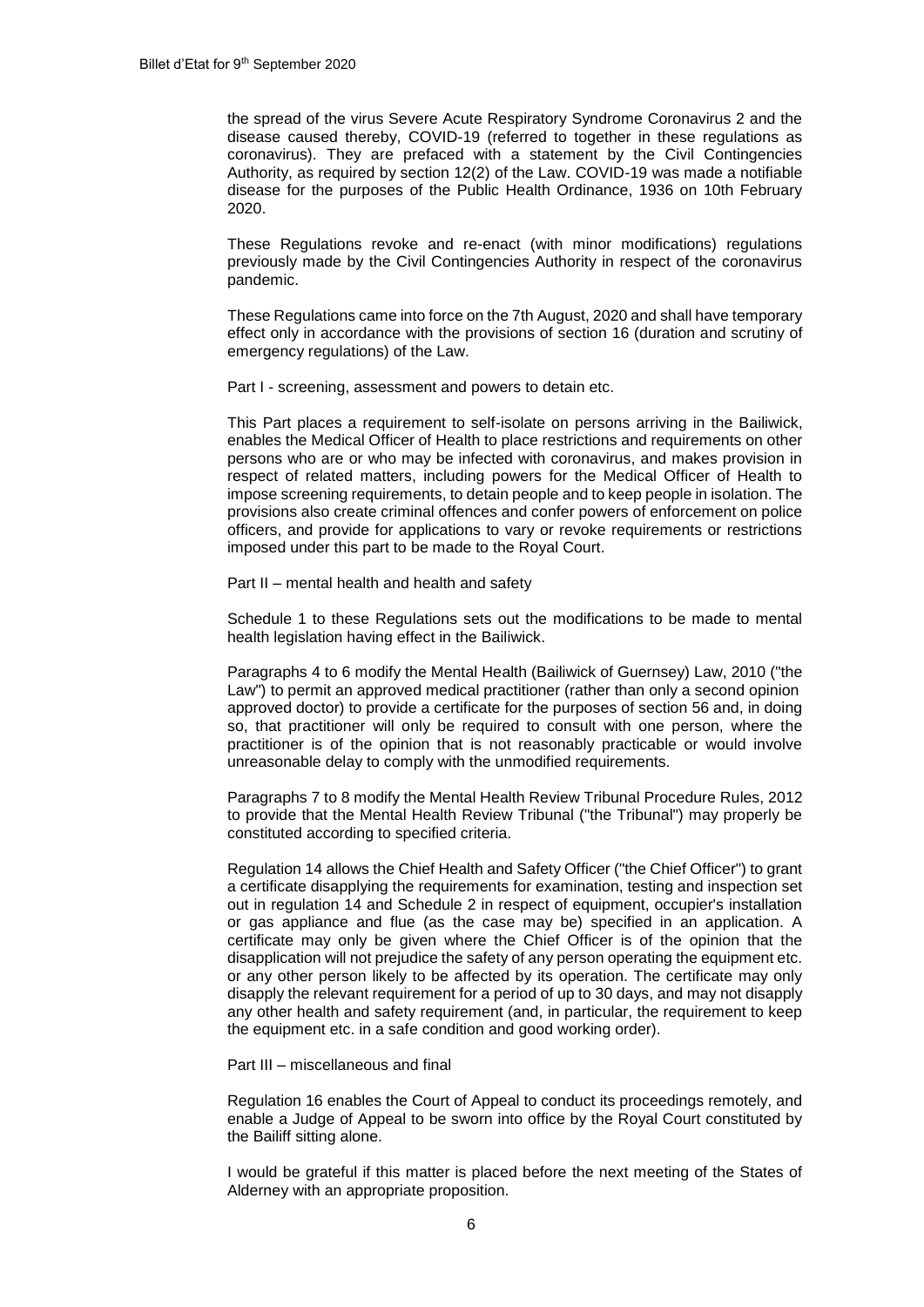James Dent, Chairman

**The States of Alderney is asked not to annul "The Emergency Powers (Coronavirus) (General Provision) (Bailiwick of Guernsey) (No.5) Regulations, 2020"** 

Committee Meeting Attendees:- Ms A Burgess Mr J Dent, Chair Mr K Gentle Mr C Harris Mr L Jean Mr G McKinley OBE Mr S Roberts Mr A Snowdon

*Proposer: Mr James Dent Seconder: Mr Alex Snowdon*

# **Item X The Emergency Powers (Coronavirus) (General Provision) (Bailiwick of Guernsey) (No.5A) Regulations, 2020**

# **The following letter was received from Mr James Dent, Chairman of the Policy and Finance Committee:-**

"These Regulations are emergency regulations made by the Civil Contingencies Authority under Part 3 of the Civil Contingencies (Bailiwick of Guernsey) Law, 2012 ("the Law"). They are made on the occurrence of an emergency, within the meaning of the Law, in the Bailiwick, arising from the urgent need to prevent, control or mitigate the spread of the virus Severe Acute Respiratory Syndrome Coronavirus 2 and the disease caused thereby, COVID-19 (referred to together in these regulations as coronavirus). They are prefaced with a statement by the Civil Contingencies Authority, as required by section 12(2) of the Law. COVID-19 was made a notifiable disease for the purposes of the Public Health Ordinance, 1936 on 10th February 2020.

These Regulations amend the Emergency Powers (Coronavirus) (General Provision) (Bailiwick of Guernsey) (No. 5) Regulations, 2020. They provide for persons arriving in the Bailiwick to be required to answer questions relating to their travel history during the previous 7 days, and to provide travel documents for inspection; and make it a criminal offence to provide false or misleading information in answer to questions put by officers in exercise of their functions under the Regulations. They also provide for a variation by the Civil Contingencies Authority of the requirement to self-isolate for 14 days to include provision making it an offence to fail without reasonable excuse to comply with a condition or restriction relating to that variation.

These Regulations came into force on the 17th August, 2020 and shall have temporary effect only in accordance with the provisions of section 16 (duration and scrutiny of emergency regulations) of the Law. They were signed by Deputy Trott, the Vice-President of the Policy & Resources Committee, in his capacity as Chairman of the Civil Contingencies Authority in the absence of the President of the Policy & Resources Committee, in accordance with paragraph 4 of Schedule 1 to the Law.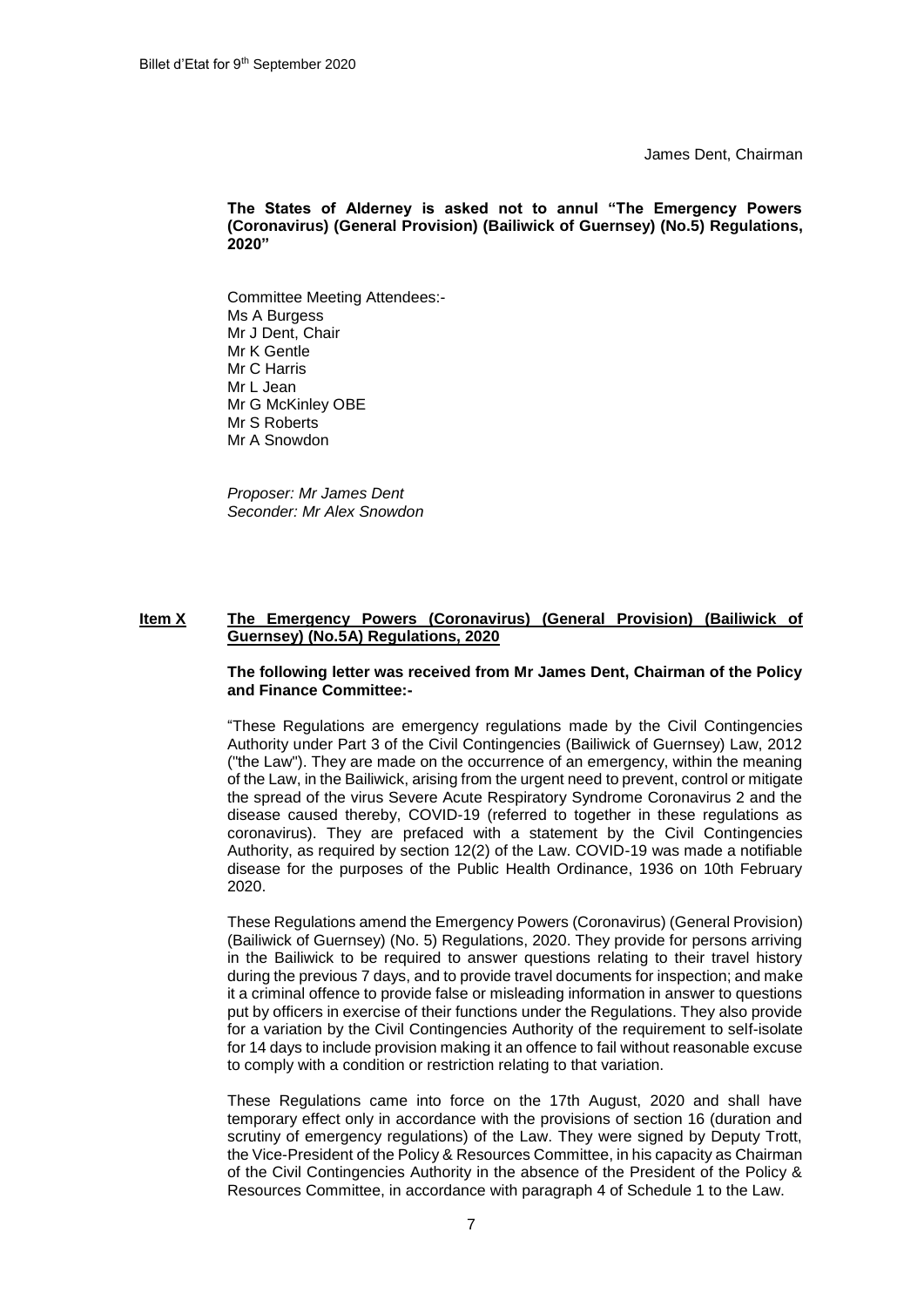I would be grateful if this matter is placed before the next meeting of the States of Alderney with an appropriate proposition.

James Dent, Chairman"

**The States of Alderney is asked not to annul "The Emergency Powers (Coronavirus) (General Provision) (Bailiwick of Guernsey) (No.5A) Regulations, 2020"** 

Committee Meeting Attendees:- Ms A Burgess Mr J Dent, Chair Mr K Gentle Mr C Harris Mr L Jean Mr G McKinley OBE Mr S Roberts Mr A Snowdon

*Proposer: Mr James Dent Seconder: Mr Alex Snowdon*

## **Item XI The Government of Alderney (Amendment) Law, 2020**

#### **The following letter was received from Mr James Dent, Chairman of the Policy and Finance Committee:-**

"The Government of Alderney (Amendment) Law, 2020 amends the Government of Alderney Law on a permanent basis to add the potential for use of the Emergency Procedures which have been put into operation during the Coronavirus emergency. The draft also provides States Members with Absolute Privilege, which was expressly requested by Members at the June meeting of the Policy and Finance Committee.

Emergency Procedures - Part IV A

A new safeguard has been added into s55A(3) so that the President will need to obtain a Law Officer's advice before making a determination that it is appropriate for the Part to apply. This additional safeguard is similar to that in place in the Civil Contingencies Law in relation to the making of emergency regulations.

Section 55A(5) and sections 55I(3), 55(K)(3) and 55L(3) allows for certain exceptions to the temporary application of the Part but just for rules, regulations or Ordinances made under the Part so that these will not cease to apply if the President makes a determination that it is appropriate for the Part to cease to apply e.g. if an election date has been deferred by Ordinance that Ordinance will need to apply until that election takes place; if Regulations have changed cross-references to procedural rules in this Part because of general amendments to those Rules, those amendments will still apply;

Section 55L-time or mode of elections- is the Ordinance power allowing for a deferral of the election or an exclusive postal ballot. A safeguard has been provided to ensure the power cannot be abused, by providing that the deferral of an election cannot be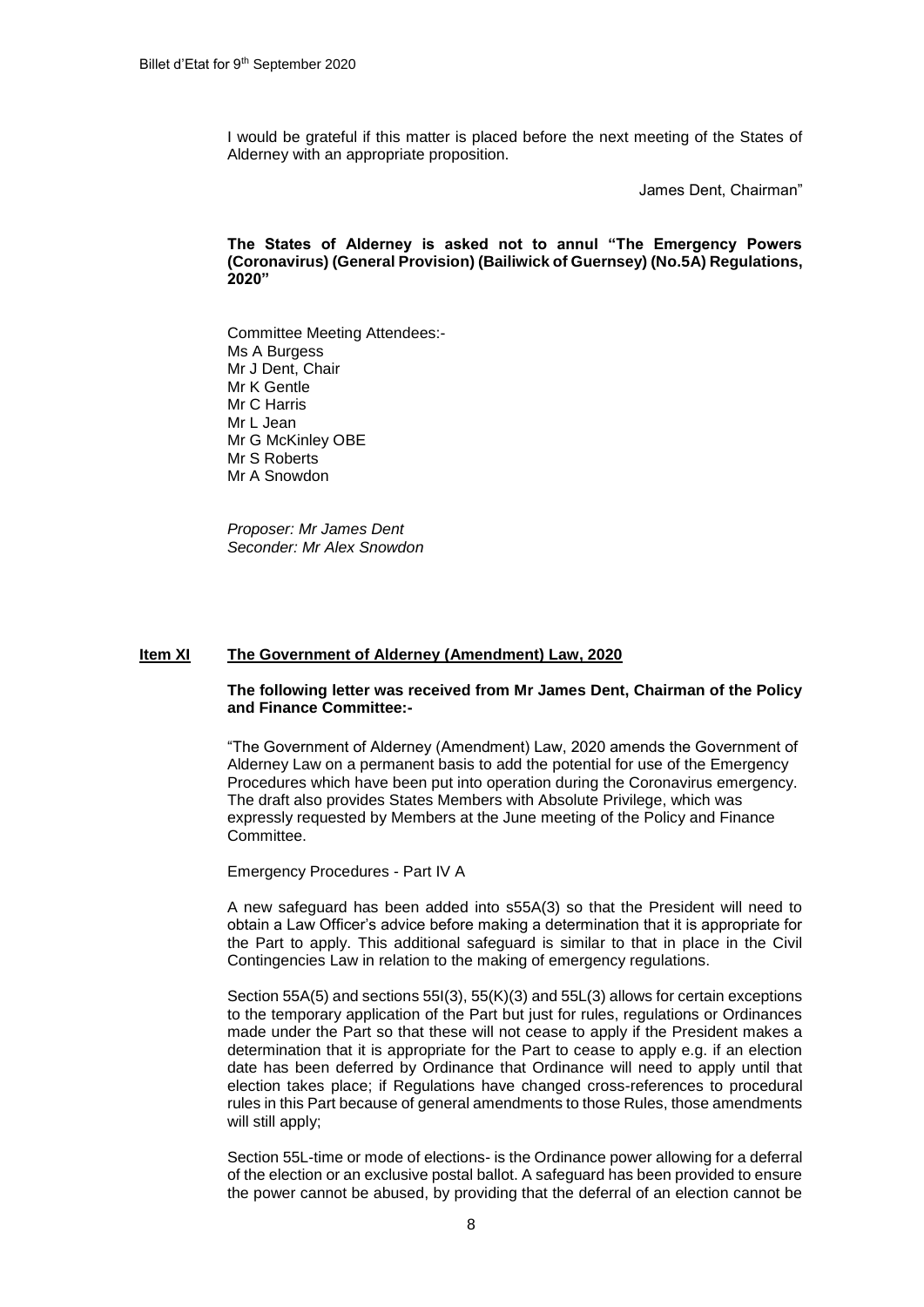for more than six months. The Policy and Finance Committee therefore retains the flexibility as to the election date and the choice of a deferral or an exclusive postal ballot, as it is difficult to know the position in November and which option would be more appropriate if there were a second corona wave. If there were an exclusive postal ballot, this would reduce physical contact for voters but the current procedures in Schedule 1 would still require/allow certain persons to be present in person e.g. the Chief Executive, the Jurats and candidates;

Section 55L(5)-as a further safeguard, specifies that an Ordinance under this section is subject to the higher States of Alderney quorum rules in s45(3) of the Law.

The interpretation section at s48F has been included for clarification of the terms used in the new Part IIIA on absolute privilege etc. in particular to clarify that publication of proceedings/a summary of a document includes doing so by a broadcast on the television or radio. This is not a change to the policy but is just clarifying the meaning of the terms.

I would be grateful if you would place The Government of Alderney (Amendment) Law, 2020 before the next meeting of the States of Alderney with an appropriate proposition.

James Dent, Chairman

**The States of Alderney is asked to approve The Government of Alderney (Amendment) Law, 2020 and to authorise the Bailiff to present a most humble petition to Her Majesty praying for Her Royal Sanction thereto.**

Committee Meeting Attendees:- Ms A Burgess Mr M Dean Mr J Dent, Chair Mr D Earl, Deputy Mr K Gentle Mr C Harris Mr L Jean Mr G McKinley OBE Mr S Roberts Mr A Snowdon

*Proposer: Mr James Dent Seconder: Mr Kevin Gentle*

# **Item XII By Election Dates**

**The following letter was received from Mr James Dent, Chairman of the Policy and Finance Committee:-**

"Due to the resignation of Mr David Earl, there now exists a casual vacancy among Members of the States of Alderney.

The Government of Alderney Law, 2004 as amended, states under section 28(3) "*If a casual vacancy occurs among the members, the States shall appoint a day not later than 3 months after the vacancy occurs on which there shall be held a byelection,"*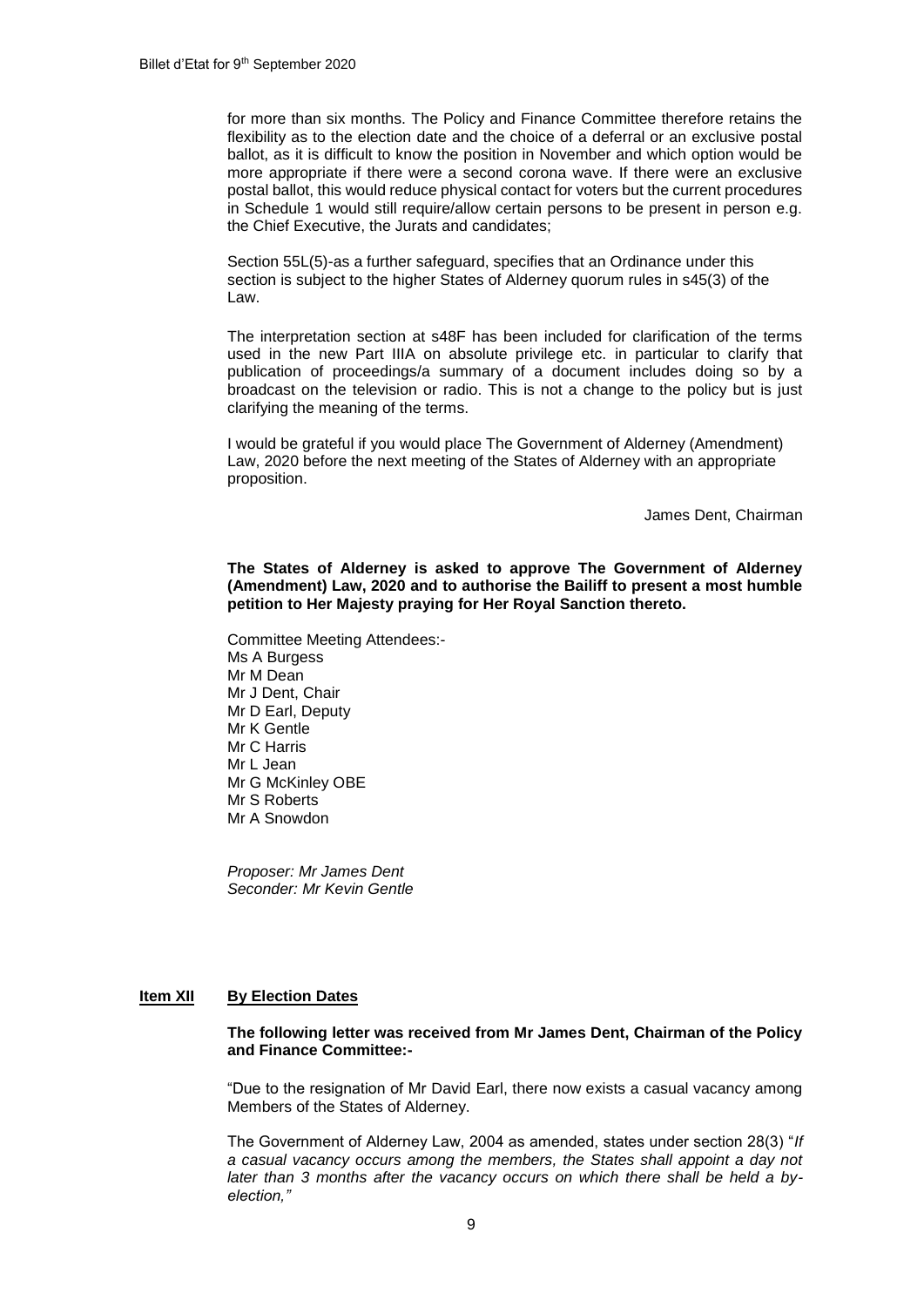The following arrangements are therefore proposed:

- Nominations to be received during the seven days ending at 4pm on Thursday 24th September 2020
- The Polling day to be Saturday 10<sup>th</sup> October 2020 and that the Polling room be the Island Hall, Royal Connaught Square. (The Polling Station will be open between the hours of 9.30am and 6.30pm)

The successful candidate will hold office for the remainder of Mr Earl's term of office which ends on 31<sup>st</sup> December 2022.

James Dent, Chairman"

#### **The States of Alderney is asked to approve of the arrangements for the By-Election 2020 to be held on Saturday, 10th October 2020.**

Committee Meeting Attendees:- Ms A Burgess Mr M Dean Mr J Dent, Chair Mr K Gentle Mr C Harris Mr L Jean Mr G McKinley OBE Mr S Roberts Mr A Snowdon

*Proposer: Mr James Dent Seconder: Mr Mike Dean*

## **Item XIII Elections 2020**

#### **The following letter was received from Mr James Dent, Chairman of the Policy and Finance Committee:-**

"Section 28(2) of the Government of Alderney Law, 2004, as amended, (the Law) states that the States of Alderney shall appoint a day in November, not less than 2 days before the last day, on which an ordinary presidential election shall be held for the purpose of electing a President of the States in place of the President whose term of office expires in that year.

Section 28(1) of the Law states that the States of Alderney shall appoint a day not earlier than  $14<sup>th</sup>$  November and no later than  $14<sup>th</sup>$  December on which an ordinary election shall be held for the purpose of electing members of the States in place of the members whose terms of office expire in that year.

The following dates have been identified and are proposed for the Election process outlined above for 2020:

# **a. Presidential Election: Saturday 14th November 2020, Island Hall**

(The Polling Station will be open between the hours of 9.30am. and 6.30pm)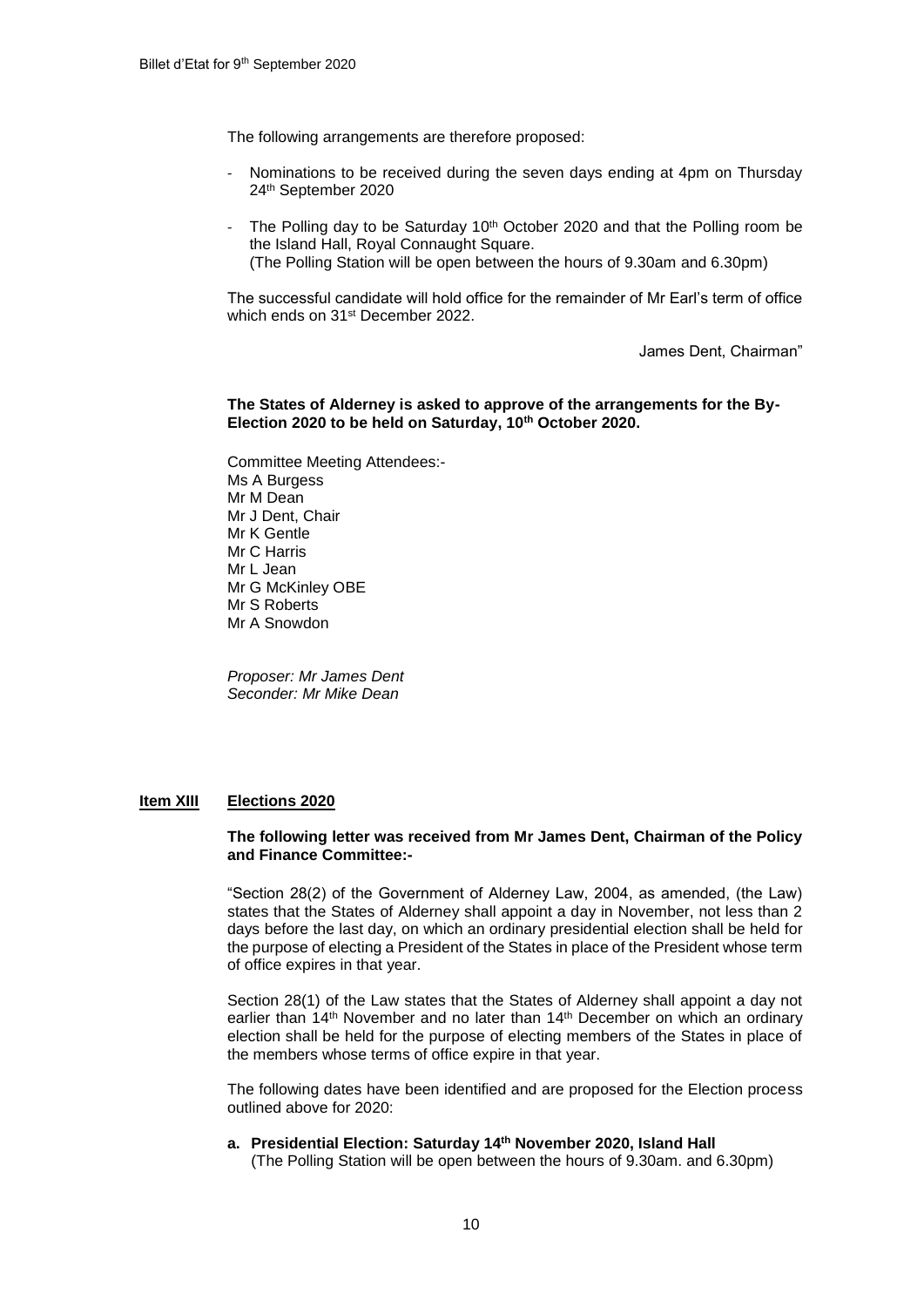**Nominations** to be received during the seven day period ending: Wednesday 4<sup>th</sup> November, 2020 (closing at 4pm);

#### **b. Ordinary Election: Saturday 28th November 2020, Island Hall** (The Polling Station will be open between the hours of 9.30am and 6.30pm)

**Nominations** to be received during the seven day period ending: Wednesday, 18<sup>th</sup> November, 2020 (closing at 4pm);

**c. Plebiscite Election\* : Saturday 12th December 2020, Island Hall** (The Polling Station will be open between the hours of 09.30am and 6.30pm)

**Nominations** to be received during the seven day period ending Wednesday, 2nd December 2020.

[\* The Plebiscite election is for the purpose of nominating two States of Alderney States Members to be Alderney Representatives in the States of Deliberation.]

The Policy and Finance Committee at its meeting of 25<sup>th</sup> June 2020, approved the schedule as aforementioned and resolved for this matter to be placed before a meeting of the States of Alderney for formal approval by the full States.

I would be grateful if you would place this matter before the next meeting of the States of Alderney with an appropriate proposition.

James Dent, Chairman"

**The States of Alderney is asked to approve that the elections for the year 2020 are as follows:-**

- **a. The Presidential Election to be held on Saturday 14th November 2020;**
- **b. The Ordinary Election to be held on Saturday 28th November 2020; and**
- **c. The Plebiscite Election to be held on Saturday 12th December 2020.**

Committee Meeting Attendees:- Ms A Burgess Mr M Dean Mr J Dent, Chair Mr K Gentle Mr C Harris Mr L Jean Mr G McKinley OBE Mr S Roberts Mr A Snowdon

*Proposer: Mr James Dent Seconder: Mr Mike Dean*

#### **Item XIV Code of Conduct Review Panel**

**The following letter was received from Mr James Dent, Chairman of the Policy and Finance Committee:-**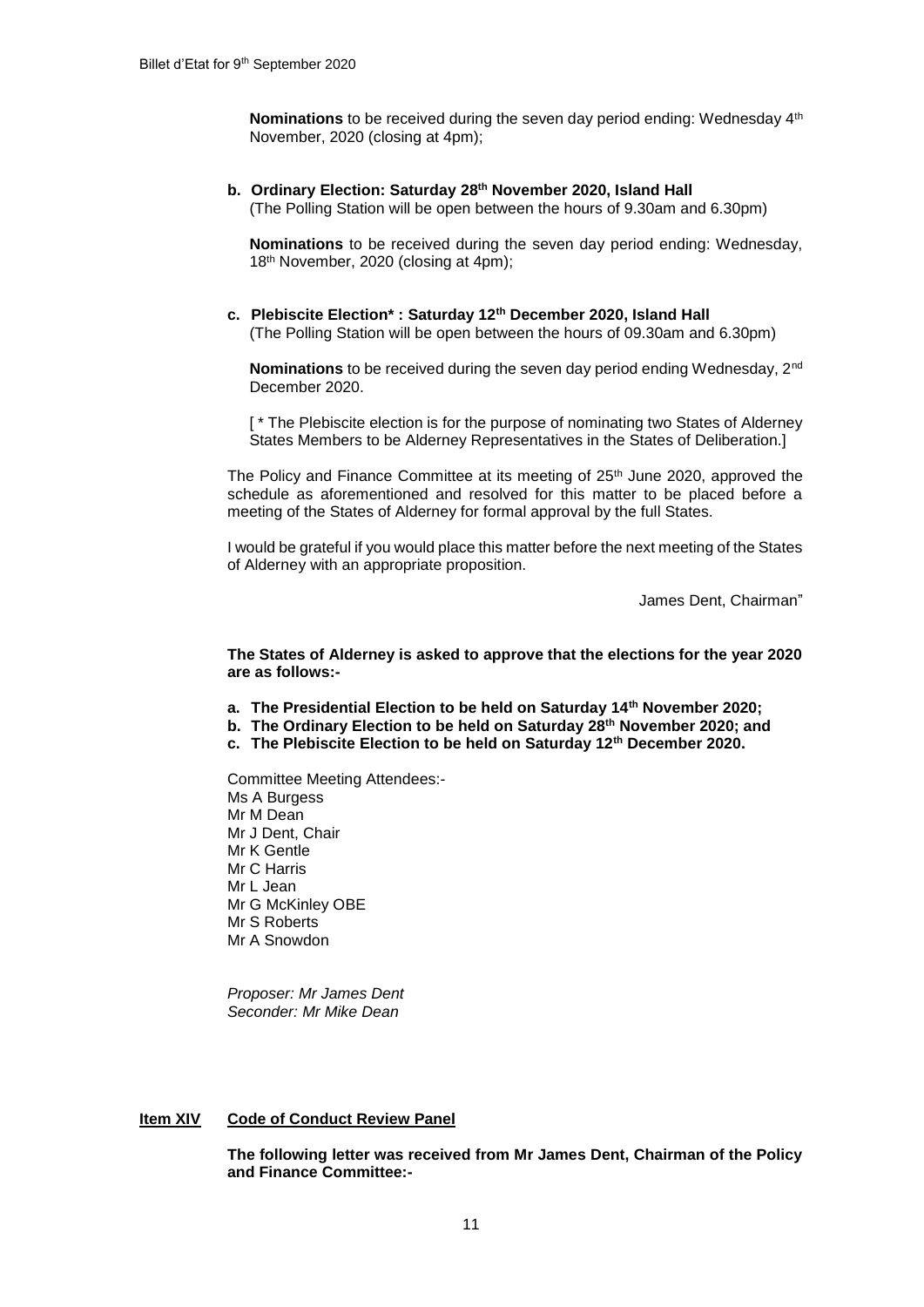"The Policy and Finance Committee received at its July meeting a letter from the President with regards appointing temporary members to the Code of Conduct Review Panel. It was noted that in accordance with paragraph 12.4 of the Code of Conduct for States Members the President may appoint temporary members to the panel following consultation with the Chairman of the Policy and Finance Committee. However if the temporary appointments are to become on a permanent basis then the President should make such recommendations to the States of Alderney for approval.

The President advised that the reason for appointing the temporary members is that there are a number of complaints that need to be dealt with in a timely fashion and that he is unable to form a panel from the existing members. It was also noted that the President had recommended to extend the temporary membership of the Panel members on a permanent basis.

The Policy and Finance Committee resolved at its meeting on 30<sup>th</sup> July 2020 to support a recommendation to the States of Alderney for the appointment of Ms Barbara Benfield and Mr Roy Burke as additional permanent members of the Code of Conduct Review Panel.

I would be grateful if this matter is placed before the next meeting of the States of Alderney with an appropriate proposition.

James Dent, Chairman"

#### **The States of Alderney is asked to approve the appointment of Ms Barbara Benfield and Mr Roy Burke as additional permanent members to the Code of Conduct Review Panel.**

Committee Meeting Attendees:- Ms A Burgess Mr M Dean Mr J Dent, Chair Mr D Earl, Deputy Mr K Gentle Mr C Harris Mr L Jean Mr G McKinley OBE Mr S Roberts Mr A Snowdon

*Proposer: Mr James Dent Seconder: Mr Graham McKinley OBE*

# **Item XV Homecoming Day**

## **The following letter was received from Mr James Dent, Chairman of the Policy and Finance Committee:-**

"The States of Alderney at its meeting of 21st November, 2005 approved "The Public Holiday ("Homecoming Day") (Alderney) Ordinance, 2005. The background to this decision was that 15<sup>th</sup> December, 2005 marked the 60<sup>th</sup> Anniversary of the homecoming – the arrival by ship of the first islanders to return following the evacuation. The event was marked in a variety of ways, including a special stamp issue and a commemorative stone bearing an inscription. Many were of the view that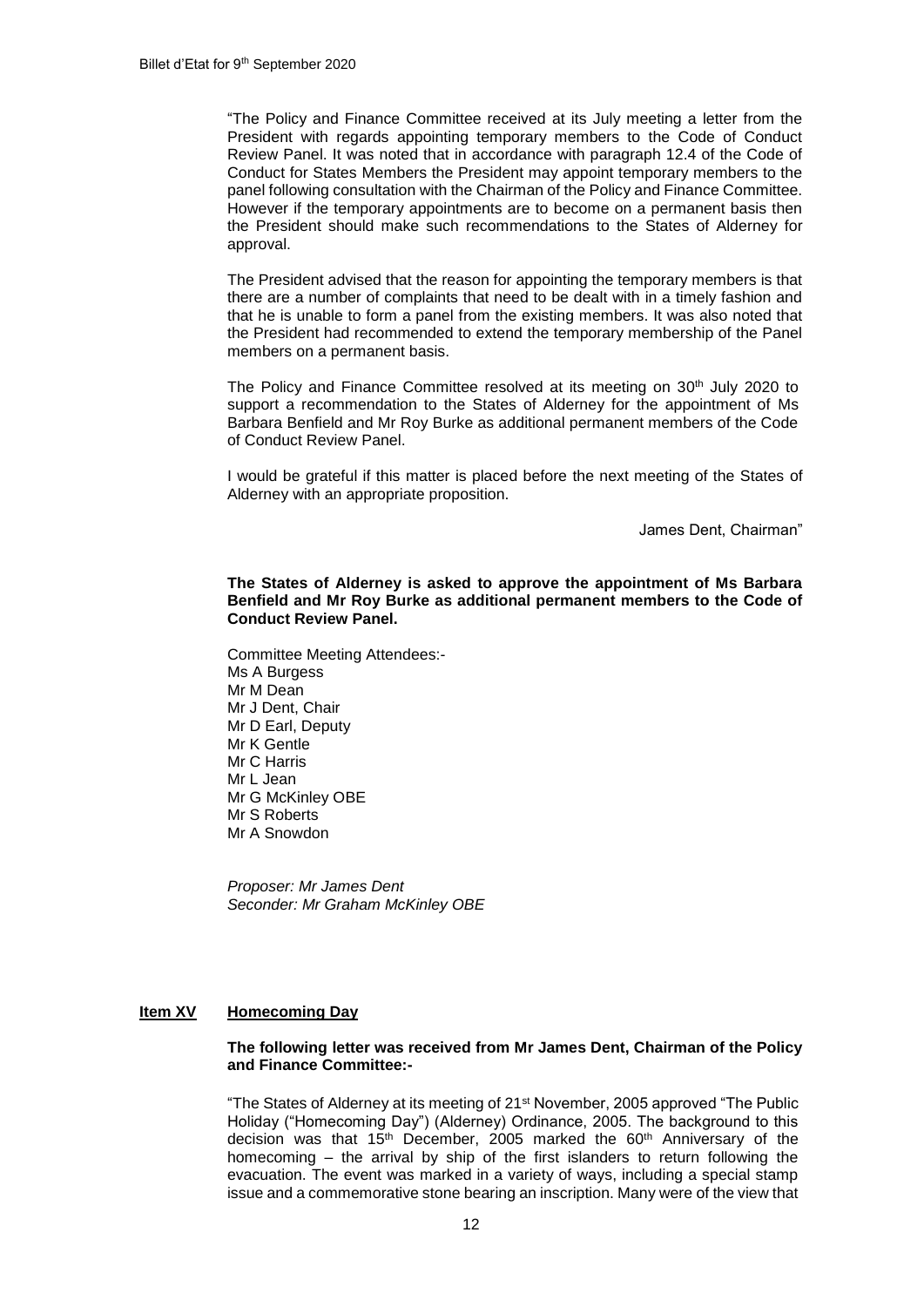the anniversary of this important event should be formally recognised on an annual basis by the declaration of a public holiday.

The Public Holiday ("Homecoming Day") (Alderney) Ordinance, 2005 was drafted by the Law Officers to give effect to this and states that:

*1. (1) Subject to subsection (2) the 15th day of December in each year is a public holiday in Alderney.* 

*(2) Where in any year the 15th December falls on a Saturday or a Sunday, that day is not a public holiday, but the Monday first preceding that day is a public holiday.* 

At the meeting of the Policy and Finance Committee on 23rd January 2020 the Committee resolved to debate this matter at a meeting of the full States. At the July meeting of the full States there was a debate without resolution on this item. Following this debate and the responses from public consultation it was resolved at the Policy and Finance Committee meeting of  $30<sup>th</sup>$  July that a resolution providing a clear set of options is put to the States of Alderney for a final decision.

I would be grateful if this matter is placed before the next meeting of the States of Alderney with an appropriate proposition.

James Dent, Chairman"

## **The States of Alderney is asked**

- **1 to abolish the Monday holiday if it occurs on a weekend, and confine celebrations and remembrance to the 15th December irrespective of the day of the week this falls on; and if this fails;**
- **2 to confine celebrations to the 15th December irrespective of the day of the week this falls, but continue with the Monday holiday (in this case the Monday will remain a holiday but will not be a day of celebration or remembrance); and if this fails**
- **3 to celebrate and remember always and only on the Monday preceding 15th December; and if this fails**
- **4 to celebrate and remember always and only on the Monday following 15th December.**

Committee Meeting Attendees:- Ms A Burgess Mr M Dean Mr J Dent, Chair Mr D Earl, Deputy Mr K Gentle Mr C Harris Mr L Jean Mr G McKinley OBE Mr S Roberts Mr A Snowdon

*Proposer: Mr James Dent Seconder: Ms Annie Burgess*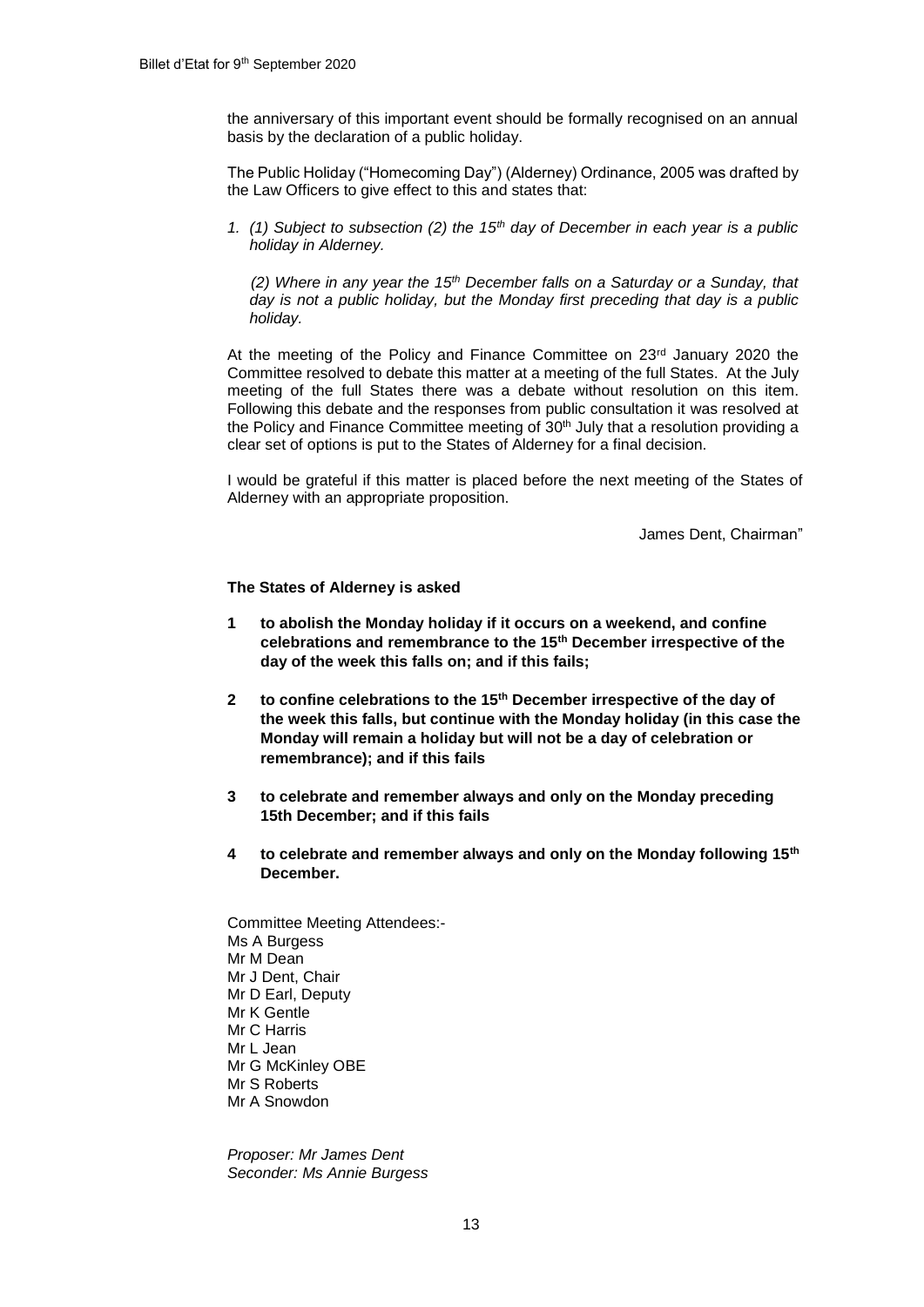# **Item XVI Excise Duty on Motor Fuel and Document Duty 2020**

## **The following letter was received from Mr James Dent, Chairman of the Policy and Finance Committee:-**

"At its meeting in August 2020, the Guernsey States of Deliberation considered the policy letter entitled 'States of Alderney – Excise Duty on Motor Fuel and Document Duty' dated 30 June, 2020, and approved the following:

- 1. The proposals set out in that policy letter to enable the States of Alderney to set the rates of excise duty on Motor Fuel imports into Alderney and the rates of document duty on conveyances and other relevant documents in respect of Alderney real property, which was included in the Review of the Financial Relationship agreed in 2016, with effect from the 1<sup>st</sup> January, 2021.
- 2. The Customs and Excise (General Provisions) (Amendment) Ordinance, 2020.
- 3. The Alderney (Application of Legislation) (Document Duty) (Amendment) Ordinance, 2020.

These Ordinances will enable the States of Alderney to set the rates of excise duty on Motor Fuel imports into Alderney and the rates of document duty on conveyances in respect of Alderney real property and other relevant documents. This is in accordance with the direction set out in the Review of the Financial Relationship between Guernsey and Alderney which was agreed in 2016.

#### **Background**

In February 2016, the States of Alderney and States of Deliberation in Guernsey agreed in principle, that the financial arrangements between both islands be modified such that:

- Guernsey retains responsibility to fund all Transferred Services, and the Social Security Funds, through the pooled income sources of Income Tax and Social Security Contributions;
- The States of Alderney is responsible for funding all other public services in Alderney from all other levies, rates, taxes, permit fees, rents, duties and other income collected from sources based in Alderney.

It was subsequently agreed that the States of Alderney would take responsibility for raising its revenues through i) a new Property Tax; and ii) by setting the rates and retaining the proceeds of fuel duty and document duty.

The enabling legislation to introduce a new Property Tax has recently been agreed.

## **Proposals**

In order for the States of Alderney to set the rates of excise duty on Motor Fuel imports into Alderney, it is proposed that The Customs and Excise (General Provisions) (Bailiwick of Guernsey) Law, 1972 is amended such that:

- The States of Alderney can specify its own fuel duty rate as part of the Fourth Schedule to the above; and
- The revenues attributable to Alderney are credited at the direction of the Policy & Resources Committee to the States of Alderney Accounts instead of General Revenue.

In order for the States of Alderney to set the rates of document duty on conveyances in respect of Alderney real property and other relevant documents, it is proposed that The Document Duty (Guernsey) Law, 1973 as it has effect in Alderney by virtue of the Alderney (Application of Legislation) Law, 1948 and the Document Duty Ordinance, 2003 is amended to allow: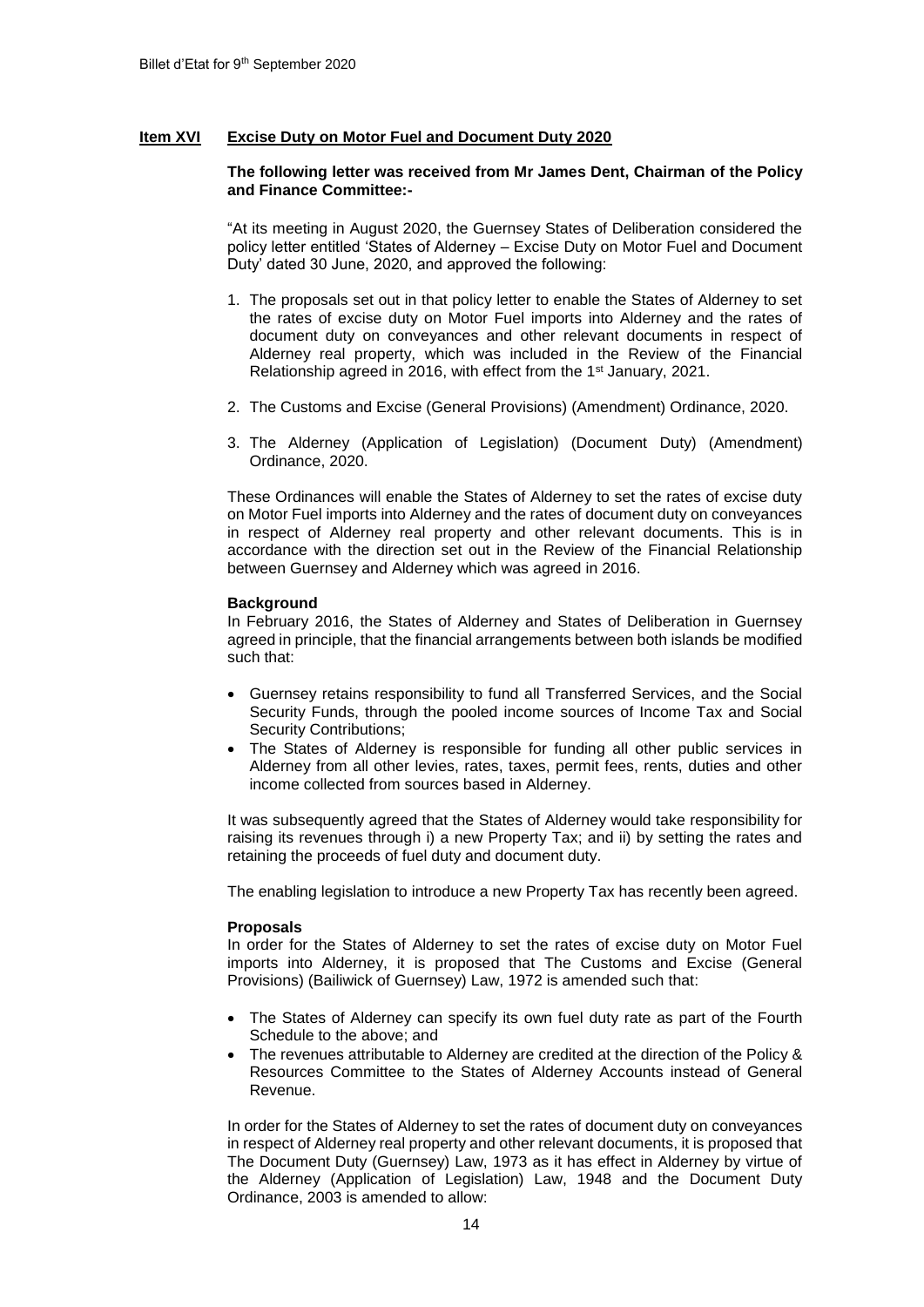- The States of Alderney to prescribe documents and the rate of duties; and
- The revenues attributable to Alderney to be paid to the Greffier of the Court of Alderney and credited to the States of Alderney Accounts instead of General Revenue.

The States of Guernsey Policy & Resources Committee has also agreed that the States of Alderney can vary the ratio of duty accruing to the States of Guernsey in The Duty on Long Leases (Variation of Rate and Ratio) (Alderney) Ordinance, 2003 and The Duty on Share Transfers (Variation of Rate and Ratio) (Alderney) Ordinance, 2003 so that 100% of the revenues are paid into the States of Alderney revenue account from 2021.

In a similar way to the charging of TRP on Alderney property, the ability would remain for the States of Guernsey to set the rates of excise duty on Motor Fuel and the rates of Document Duty but the intention is that they would be levied at nil in future. These income raising responsibilities and control over revenues will pass to the States of Alderney together with a commensurate reduction in the States of Alderney Cash Limit (which from 2020 is treated as a grant).

This proposal will provide the States of Alderney with greater freedom and flexibility to set tax and duty rates at such levels determined to best raise the funds necessary to provide our public services. If there is a decrease in the level of revenues received, for example as a result of a reduction in rates, the States of Alderney would either have to raise additional income from another source or reduce expenditure.

I would be grateful if you would place this letter before the next meeting of the States of Alderney with an appropriate proposition.

James Dent, Chairman

**The States of Alderney is asked to:** 

- **1. Approve the proposals set out in this letter to enable the States of Alderney to set the rates of excise duty on Motor Fuel imports into Alderney and the rates of document duty on conveyances and other relevant documents in respect of Alderney real property, which was included in the Review of the Financial Relationship agreed in 2016, with effect from the 1st January, 2021.**
- **2. Approve the Customs and Excise (General Provisions) (Amendment) Ordinance, 2020.**
- **3. Approve the Alderney (Application of Legislation) (Document Duty) (Amendment) Ordinance, 2020.**
- **4. Agree to instruct the Law Officers to make the necessary amendments to The Duty on Long Leases (Variation of Rate and Ratio) (Alderney) Ordinance, 2003 and The Duty on Share Transfers (Variation of Rate and Ratio) (Alderney) Ordinance, 2003 so that 100% of the revenues are paid into the States of Alderney revenue account from 2021.**

Committee Meeting Attendees:- Ms A Burgess Mr M Dean Mr J Dent, Chair Mr D Earl, Deputy Chair Mr K Gentle Mr C Harris Mr L Jean Mr G McKinley OBE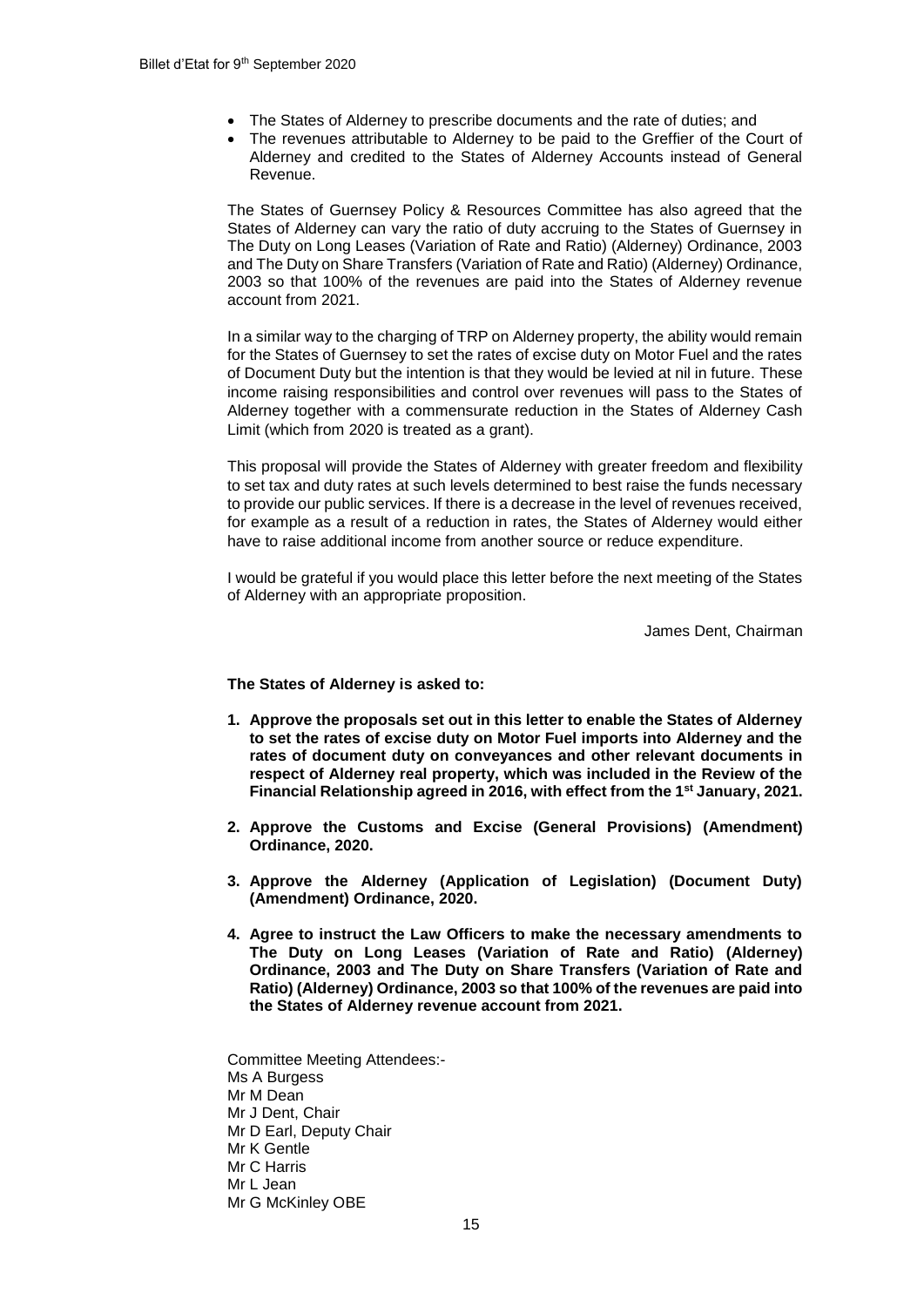Mr S Roberts Mr A Snowdon

*Proposer: Mr James Dent Seconder: Mr Christian Harris*

# **Item XVII The Alderney Property Tax Ordinance, 2020**

## **The following letter was received from Mr James Dent, Chairman of the Policy and Finance Committee:-**

"The Alderney Property Tax Ordinance, 2020, which is closely based on the Taxation of Real Property (Guernsey and Alderney) Ordinance, 2007, will empower the States of Alderney to make provision in relation to the taxation of real property in Alderney under the The Alderney Property Tax (Enabling Provisions) Law, 2020.

The above enabling legislation has been agreed by the States of Alderney and will become law once it receives Royal sanction and is registered by the Royal Court. The deadline for this is later this year but we must be alert to the risk that the UK Privy Council timetable may slip due to the Covid 19 pandemic.

Once the enabling legislation is approved, this Ordinance will be enacted and the Alderney property tax will commence. This will be based (so far as assessment, liability, administration and collection are concerned) on Guernsey's current taxation of real property regime ("TRP"), which will continue to have effect in Alderney but will from the 1st January, 2021 (assuming the law is approved by the end of 2020) be levied at a zero rate. Alderney property tax will also replace Alderney occupiers' rate, currently levied by Alderney Ordinance under the Alderney (Application of Legislation) Law, 1948.

The detailed ordinance includes provision for:

- The Policy and Finance Committee to take responsibility for administration of the Alderney Property Tax Ordinance;
- The States of Alderney to set Alderney Property Tax tariffs in future;
- Alderney Property Tax bills to be based on property measurement in the same way as Taxation on Real Property;
- Policy and Finance to ensure that an accurate property register, and digital map is maintained;
- The Policy and Finance Committee to have powers to add penalties where tax is unpaid; and
- Establishing an Appeals Panel and Tribunal to allow owners to challenge property classification and measurement.

I would be grateful if you would place the The Alderney Property Tax Ordinance, 2020 before the next meeting of the States of Alderney with an appropriate proposition.

James Dent, Chairman"

**The States of Alderney is asked to approve the text of the Alderney Property Tax Ordinance, 2020 to be enacted once the The Alderney Property Tax (Enabling Provisions) Law, 2020 receives Royal assent.**